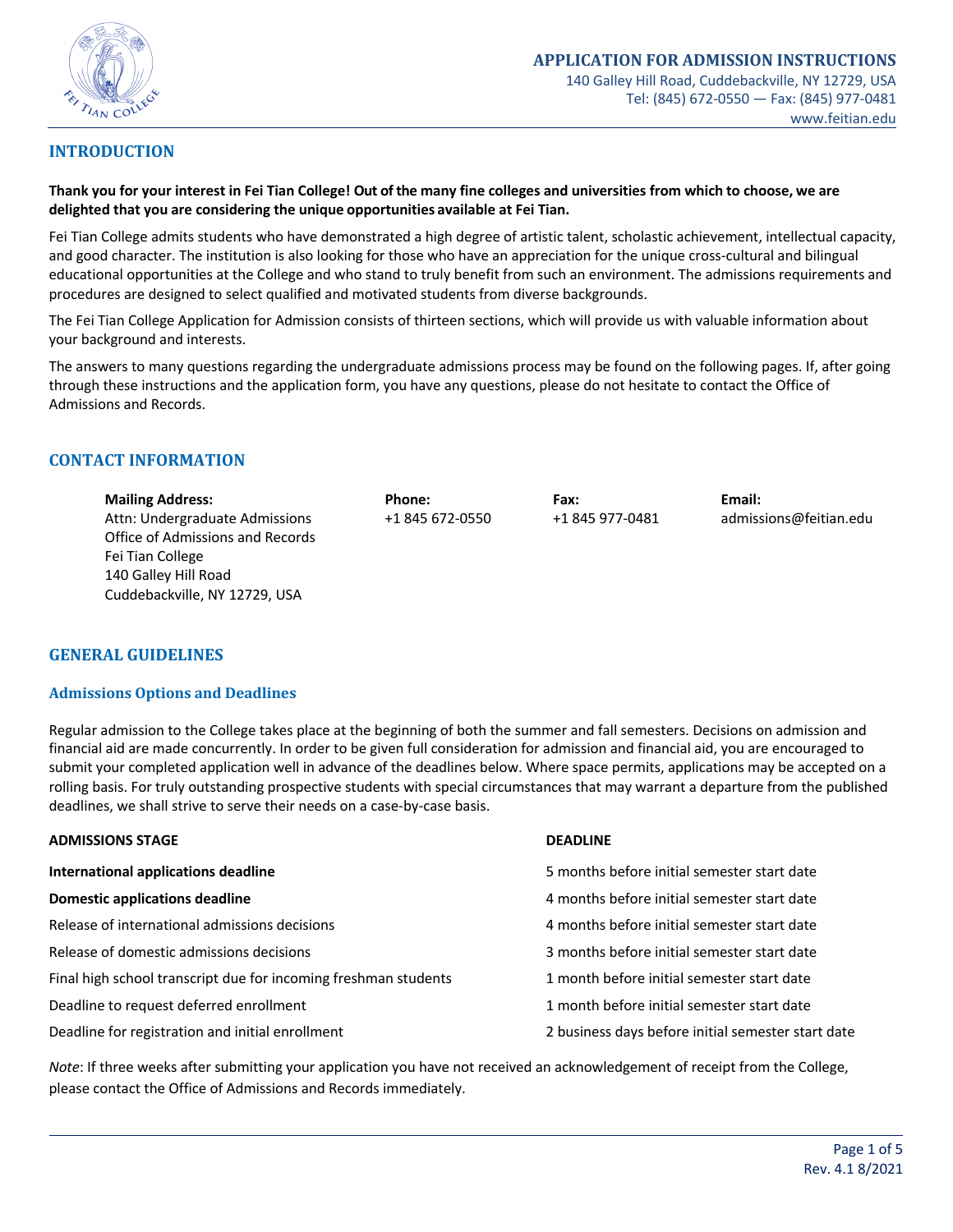

# **Types of Applicants**

Before submitting an application for admission, prospective applicants should review the categories below to understand how the application will be considered. The categories are not necessarily mutually exclusive.

# **Freshman**

Freshman, or first-year, applicants for undergraduate admission are typically either in high school or have completed the equivalent of a U.S. high school education but have not enrolled in a degree-seeking program.

Applications in this category are evaluated based on the strength of the applicant's high school coursework, grades, GPA, class rank, and relative level of competition in the applicant's high school. When applicants have comparable academic records, strong performance in high school English and history classes is a plus; participation in extracurricular activities, especially in arts and culture, will also be valued. In addition, the application essay is an opportunity for applicants to discuss the experiences that motivate them to pursue advanced studies in classical and traditional arts in a bilingual and multicultural environment in the United States.

Admitted students in this category must present proper evidence of the attainment of a high school diploma, GED, or equivalent by the time of initial enrollment.

# **Transfer**

Transfer applicants are individuals who have completed the equivalent of a U.S. high school education and are currently, or have been, enrolled as a degree-seeking student at a college or university that is accredited by a U.S. Department of Education-recognized accrediting agency or an international institution recognized by Fei Tian College.

Evaluation of applications in this category focuses on the applicant's recent performance in college and high school. In addition, the application essay is an opportunity for transfer applicants to discuss the experiences that motivate them to pursue advanced studies in classical and traditional arts in the unique environment at Fei Tian and their desire to make a positive contribution to Fei Tian.

### **Resumed Education**

Applicants for resumed education are individuals whose formal high school or college education was interrupted for several years.

Admission in this category is based primarily on an appraisal of the applicant's experience, maturity, commitment, motivation to complete a degree program at Fei Tian, prior training, and future academic and professional potential.

### **International**

Applicants whose primary language is not English are strongly encouraged to provide proof of English proficiency, unless: he or she is a transfer applicant who has earned three semester credits of freshman English composition, at a regionally accredited US college or university, and has a cumulative GPA of 2.50 or higher; or he or she holds a bachelor's degree from an accredited US college or university recognized by the US Department of Education. English proficiency is preferably demonstrated through official score on TOEFL (Test of English as a Foreign Language). It may also be proved through performance on other tests and exams, such as IELTS, EIKEN, SAT Critical Reading, ACT English, New York Regents English, and the AP English or History exam. Generally, FTC accepts TOEFL 75 IBT or 537 PBT (or its equivalents) as proof of English proficiency.

### **Readmission or Reinstatement**

Applicants for readmission or reinstatement are individuals who were previously admitted to the College but have not registered for courses at the College for one year or more. A written statement explaining the circumstances for the break in studies must be submitted with the application.

### **Second Degree**

Second degree applicants are individuals seeking an additional degree at the same level but in an essentially different area of study, typically after conferral of the first degree.

Admission in this category is based primarily on the applicant's audition, recommendations, and motivation to complete a second degree program at Fei Tian.

# **English Language Proficiency**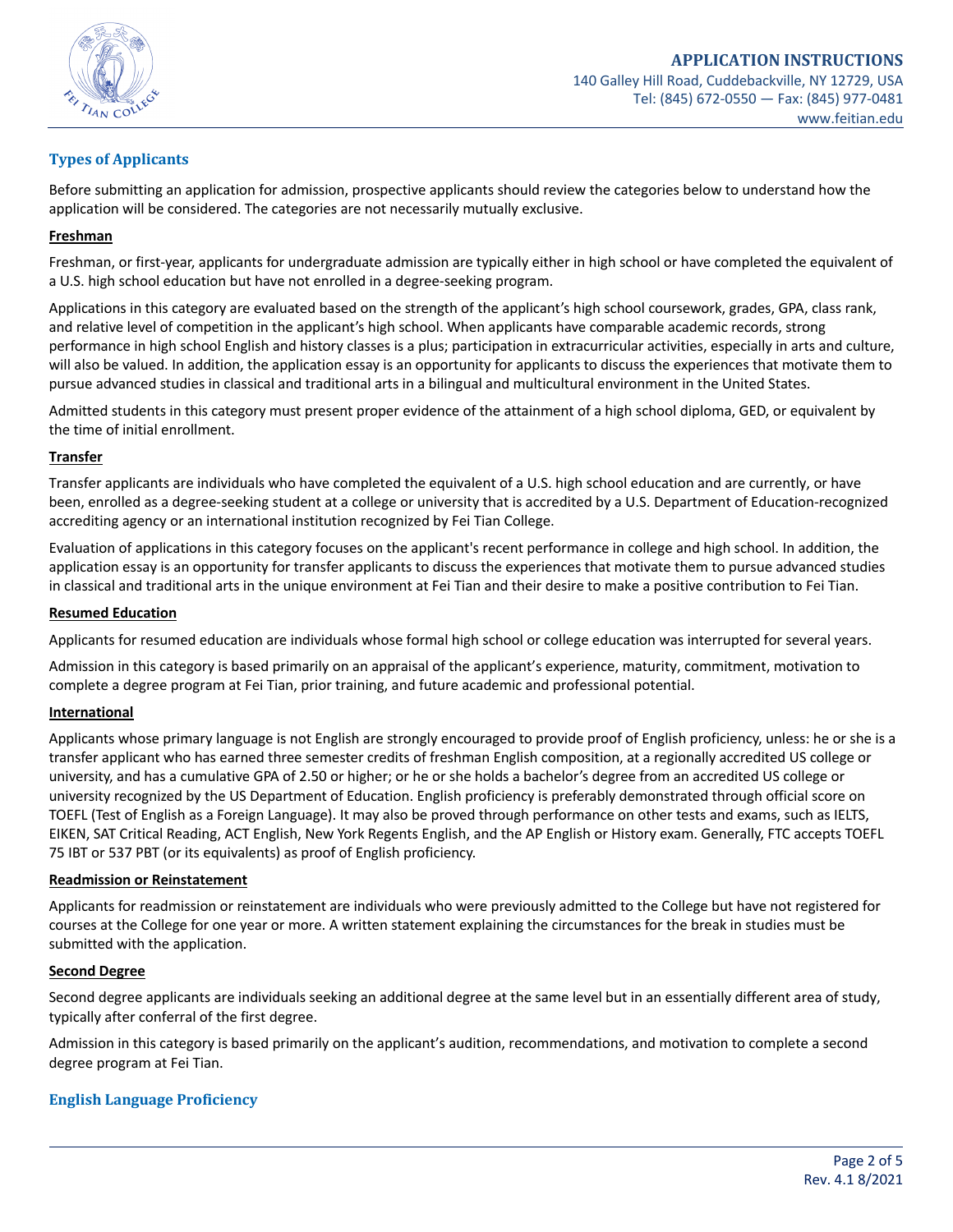

The ability to speak, read, and understand English fluently is an important factor in the decision on admission.

All applicants who do not fall into any of the following categories must include in their application a test score establishing Englishlanguage proficiency:

Applicants whose primary language is English and who have graduated from a high school that uses English as the language of instruction.

Applicants who have earned at least three semester credits of freshman English composition with a grade of at least C+ at colleges or universities accredited by U.S. Department of Education-recognized accrediting bodies.

Applicants who have studied for at least three years in a high school or college that uses English as the language of instruction.

English proficiency is preferably demonstrated through an official score on the TOEFL (Test of English as a Foreign Language). It may also be proven through performance on other tests and measures such as IELTS (The International English Language Testing Service), the SAT (Evidence-based Reading and Writing section), the ACT exam, or a combination of Lexile (reading) and Accuplacer (writing).

Use code 7077 to submit an official TOEFL or SAT score to Fei Tian College.

# **Standardized Testing Agencies**

#### **Educational Testing Service:**

Rosedale Road, Princeton, NJ 08541 Phone: 609-921-9000 Website: www.ets.org

#### **American College Testing Program:**

P.O. Box 313, Iowa City, IQ 52243 Phone: 319-337-1270 Website: www.act.org

#### **Test of English as a Foreign Language:**

P.O. Box 6151, Princeton, NJ 08541 Phone: 609-771-7100 Website: www.toefl.org

#### **Non-Discrimination and Equal Opportunity**

Fei Tian College admits students of any race, color, gender, nationality, and ethnic origin to all the rights, privileges, programs, and activities generally accorded or made available to students at the College. It does not discriminate on the basis of race, color, sex, national origin, ethnicity, age, disability, veteran's status, or any other applicable protected status in the administration of its educational programs.

#### **Rescission Policy**

The College reserves the right to rescind admission for any applicant whose application materials are found to be insufficient or to contain false information.

# **GUIDE TO THE APPLICATION**

Our undergraduate admissions process is designed to provide you with a variety of formats in which to demonstrate your academic and artistic accomplishments and interests.

## **Application Checklist**

A complete application for undergraduate admission includes the following materials: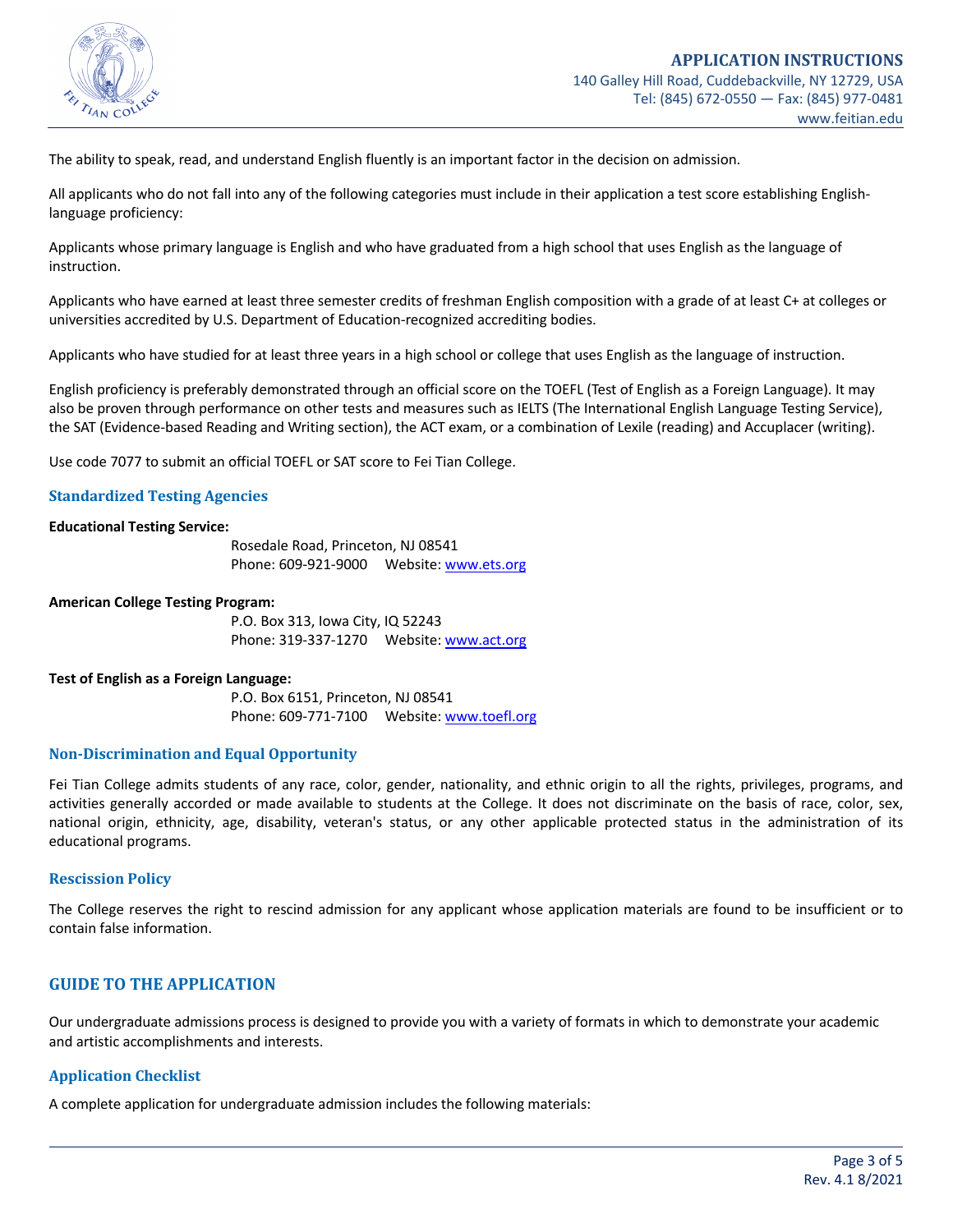

# **A completed application form**

Please refer to the section below for instructions on filling in the application.

### **Application Fee (\$50) or fee waiver\***

### **High school/college transcripts**

High school transcripts are required for all freshman applicants. College transcripts required for all transfer applicants and applicants with a baccalaureate degree.

### **Test scores**

Submission of SAT or ACT test scores is optional.

However, applicants whose native language is not English must establish English-language proficiency through submission of an appropriate test score (see English Language Proficiency section above for details). Applicants who are required but unable to take an English Language Proficiency test may include in their application a request for an SAT/ACT waiver. If the request is granted, the applicant will be administered an alternative academic background assessment exam during the audition round.

Submission of a test score establishing Chinese-language proficiency is optional.

Official score reports of standardized tests, where applicable, should be sent directly from the testing center to the Office of Admissions and Records.

### **Personal statement**

Applicants are required to submit a personal statement of 1-2 pages in length to discuss the experiences that motivate them to pursue advanced studies in classical and traditional arts in the unique environment at Fei Tian. Please choose one of the following essay topics to construct your original statement:

- A. Tell us about a particular person or event who/which strongly affected your decision to pursue a career in the arts.
- B. What value do you believe your art form has for the society at large?
- C. If you are a current or formerly enrolled Fei Tian Academy of the Arts student: Please explain your motivation for continuing or resuming your studies at Fei Tian College. Students may choose to address academic, artistic, or professional goals that they believe could be accomplished by continuing to study in the Fei Tian community.
- D. If you are a bachelor's degree transfer student: The decision to transfer is a significant and often difficult one to make. Please explain when the idea of transferring first occurred to you and how that idea developed.
- E. Evaluate a significant experience, achievement, risk you have taken, or ethical dilemma you have faced and its impact on you.
- F. Discuss some issues of personal, local, national, or international concern and their importance to your decision to pursue a career in the arts.
- G. Describe a character in fiction, a historical figure, or a creative work that has influenced your artistic goals in life.
- H. Other topic of your choice that relates to your wish to attend Fei Tian College.

#### **Two recommendations**

Applicants are required to provide two letters of recommendation: one must be from a teacher of an academic subject, counselor, or supervisor of the applicant, and one must be from a primary arts teacher of the applicant.

### **Performance recording**

Applicants to the B.F.A. in Classical Chinese Dance degree program must submit a 15-minute video file of the applicant performing classical Chinese dance and/or another dance form. The video must have been made within six months of the date of application. The recording must be unedited and clearly labeled with the applicant's full name and a list of the repertoire performed therein. After review of the recording and application, applicants who advance to the next round may also be scheduled for a live audition.

Applicants to the B.M. degree program must submit an unedited video recording or concert/recital recording of between 15 to 20 minutes in length. For Western instrument applicants, repertoire must be from the Baroque, Classical, and/or Romantic periods. Applicants should choose works that best represent their individual artistry. The recording must have been made within six months of